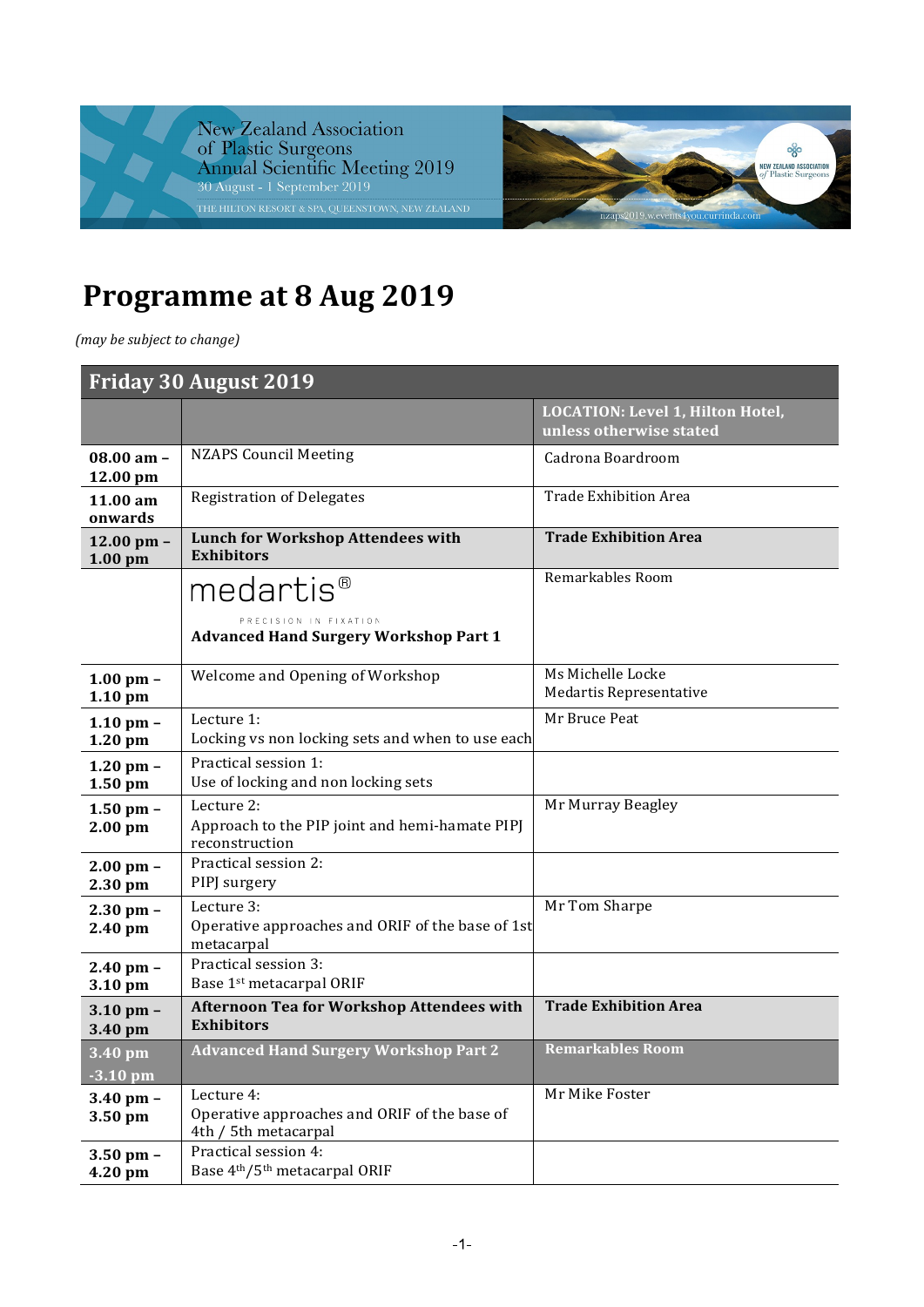| <b>Friday 30 August 2019 continued</b> |                                                         |                                  |
|----------------------------------------|---------------------------------------------------------|----------------------------------|
|                                        | <b>Advanced Hand Surgery Workshop Part 2</b>            | <b>Remarkables Room</b>          |
| $4.20$ pm $-$<br>4.30 pm               | Lecture 5:<br>Update on flexor tendon repair techniques | Prof Kevin Chung                 |
| $4.30$ pm $-$<br>5.00 pm               | Practical session 5:<br>Flexor tendon repair            |                                  |
| 5.00 pm                                | Close of Workshop                                       | Sponsor and<br>Ms Michelle Locke |
| $5.30$ pm $-$<br>7.00 pm               | <b>Welcome Reception</b>                                | <b>Trade Exhibition Area</b>     |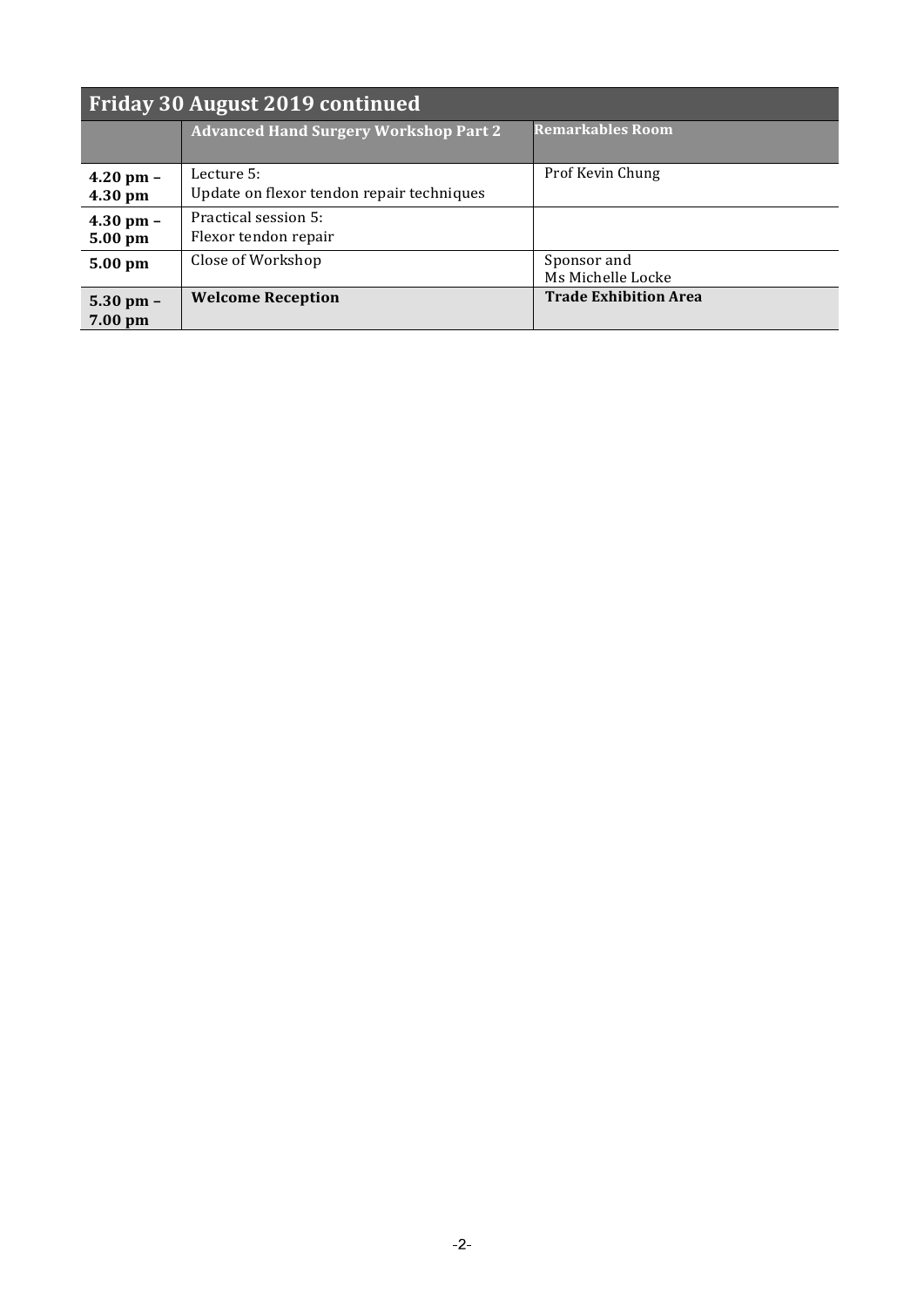| <b>Saturday 31 August 2019</b>   |                                                                                                                                                                                                                               |                                                                               |
|----------------------------------|-------------------------------------------------------------------------------------------------------------------------------------------------------------------------------------------------------------------------------|-------------------------------------------------------------------------------|
|                                  |                                                                                                                                                                                                                               | LOCATION: Level 1, Hilton Hotel, unless<br>otherwise stated                   |
| $07.00 \text{ am}$<br>onwards    | <b>Registration of delegates</b>                                                                                                                                                                                              |                                                                               |
| $07.30$ am -<br>07.35 am         | <b>Welcome and Opening of Conference</b>                                                                                                                                                                                      | Ms Michelle Locke, NZAPS ASM Convenor<br>Mr Jonathan Wheeler, NZAPS President |
| 07.35 am -<br>09.30 am           | <b>NZAPS SESSION 1 - Complex Upper Limb</b><br><b>Session Chair:</b>                                                                                                                                                          | <b>Remarkables Room</b>                                                       |
| $07.35$ am $-$<br>08.05 am       | Brachial plexus surgery: the good, the okay and<br>the not so great                                                                                                                                                           | Prof Kevin Chung                                                              |
| $08.05$ am $-$<br>08.35 am       | Surgery of the upper limb in the tetraplegic<br>patient                                                                                                                                                                       | Prof Kevin Chung                                                              |
| $08.35$ am $-$<br>09.00 am       | Internal fixation of hand fractures: What your<br>trainees need to know                                                                                                                                                       | Mr Murray Beagley                                                             |
| $09.00 \text{ am} -$<br>09.15 am | Lipofilling for finger defects                                                                                                                                                                                                | Ms Alessandra Canal                                                           |
| $09.15$ am $-$<br>09.30 am       | Prospective study on carpal tunnel syndrome at<br>CDHB: a comparative study between clinical<br>assessment, neurophysiology, MRI and<br>ultrasonography with PREMs and PROMs profiles<br>as key health performance indicators | Dr Eric Tan                                                                   |
| $09.30$ am -<br>10.00 am         | <b>Morning Tea with Exhibitors</b>                                                                                                                                                                                            |                                                                               |
|                                  | <b>NZAPS SESSION 2 - General Plastic Surgery</b><br><b>Session Chair:</b>                                                                                                                                                     | <b>Remarkables Room</b>                                                       |
| $10.00$ am $-$<br>$10.30$ am     | Intrinsic flaps of the hand                                                                                                                                                                                                   | Prof Kevin Chung                                                              |
| $10.30$ am -<br>$10.45$ am       | Waikato experience with simulated surgery in<br>Plastic surgery as a benchmark for objective<br>feedback                                                                                                                      | Dr Eric Tan                                                                   |
| 10.45 am $-$<br>11.00 am         | Melanoma musings                                                                                                                                                                                                              | Mr Will McMillan                                                              |
| 11.00 am $-$<br>11.15 am         | Patient satisfaction with the Burwood Outpatient<br>Procedure Unit (BOPU)                                                                                                                                                     | Mr Simon Nicholson                                                            |
| $11.15$ am $-$<br>12.00 pm       | Tips from the Masters:<br>"What I don't do anymore"                                                                                                                                                                           | Panelists:<br>Prof Kevin Chung<br>Dr Sally Langley<br>Mr Tristan de Chalain   |
| 12.00 pm -<br>$1.00$ pm          | <b>Lunch with Exhibitors</b>                                                                                                                                                                                                  | <b>Trade Exhibition Area</b>                                                  |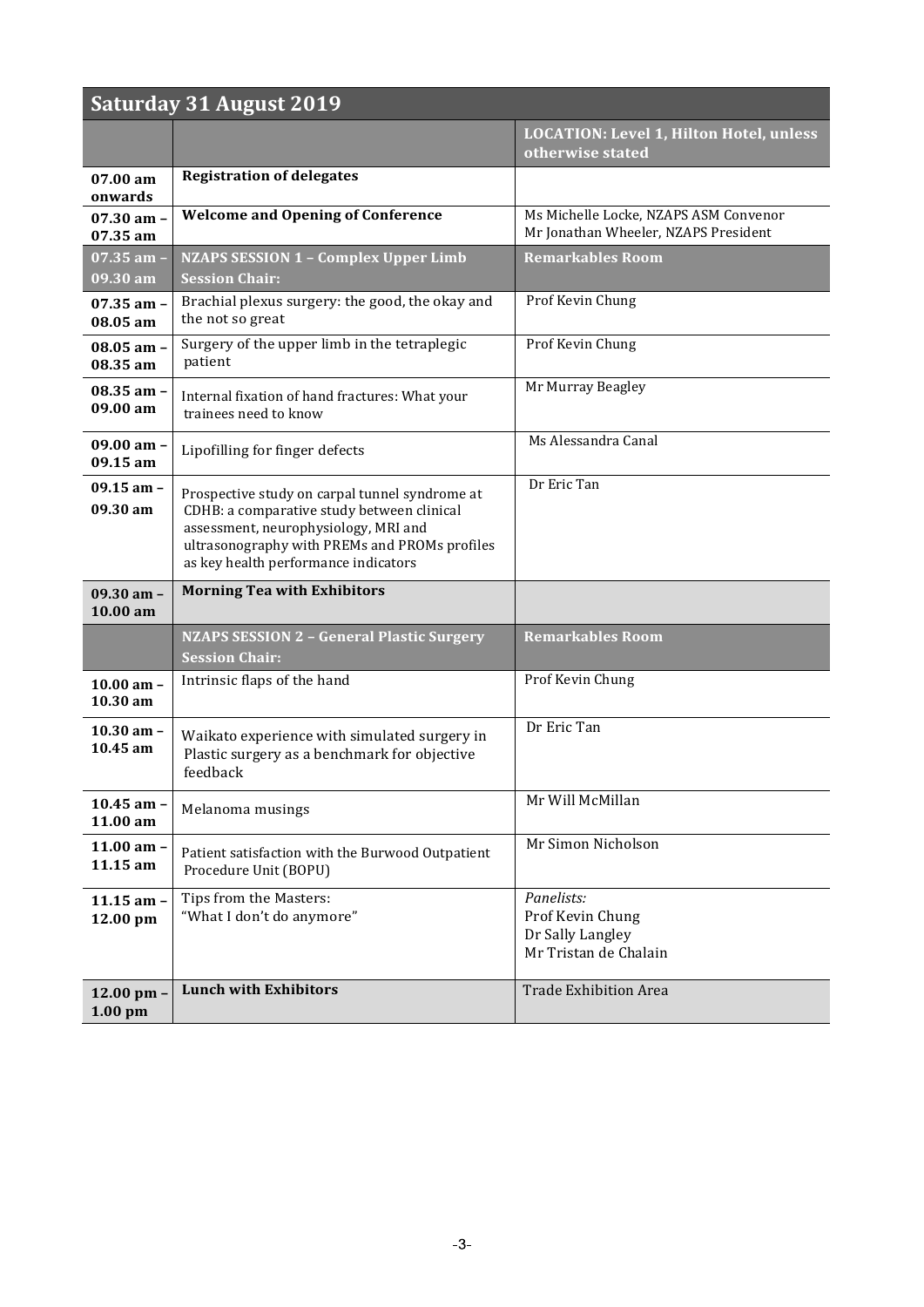| Saturday 31 August 2019 continued     |                                                                                                                                                            |                                                                                 |
|---------------------------------------|------------------------------------------------------------------------------------------------------------------------------------------------------------|---------------------------------------------------------------------------------|
| $1.00$ pm $-$<br>$\overline{3.00}$ pm | <b>NZAPS SESSION 3 - Breast and Aesthetics</b><br><b>Session Chair:</b>                                                                                    | <b>Remarkables Room</b>                                                         |
| $1.00$ pm $-$<br>1.20 pm              | The controversies and outcomes of ADM in implant<br>breast reconstruction                                                                                  | Mr Chris Porter                                                                 |
| 1.20 pm $-$<br>$1.35$ pm              | Canadian experiencewith ADM in breast<br>reconstruction                                                                                                    | Ms Heather Greig                                                                |
| $1.35$ pm $-$<br>$1.50$ pm            | Approach to the patient presenting with Breast<br><b>Implant Illness</b>                                                                                   | Ms Michelle Locke / Ms Meredith Simcock                                         |
| $1.50$ pm $-$<br>$2.05$ pm            | Flying Brevet-A universal technique for mastectomy<br>in female to male gender reassignment surgery                                                        | A/Prof Hugh Bartholomeusz                                                       |
| $2.05$ pm $-$<br>$2.50$ pm            | Panel:<br>"Ethics in plastic surgery practice"<br>Ethics in plastic surgery in New Zealand<br>1.<br>ASPS approach to supporting ethical<br>2.<br>behaviour | Panelists:<br>Mr Jonathan Wheeler, President NZAPS<br>Mr Keith Bryant, CEO ASPS |
| $2.50$ pm $-$<br>3.00 pm              | Discussion                                                                                                                                                 |                                                                                 |
| $3.00 \text{ pm} -$<br>3.30 pm        | <b>Afternoon Tea with Exhibitors</b>                                                                                                                       | <b>Trade Exhibition Area</b>                                                    |
| $3.30$ pm $-$<br>5.00 pm              | <b>NZAPS Annual General Meeting</b><br>Open to NZAPS members only                                                                                          | Remarkables Room, Level 1, Hilton Hotel                                         |
| $5.45$ pm $-$<br>6.15 pm              | Pre-Dinner Drinks                                                                                                                                          | Stax Pub (between Hilton and DoubleTree)                                        |
| $6.15$ pm $-$<br>6.45 pm              | Travel to conference dinner (depart 6.15 pm)                                                                                                               | Buses depart main entrance Hilton Hotel                                         |
| $6.45$ pm $-$<br>late                 | <i>'ICE</i><br>'HNOLOGIES                                                                                                                                  | Gibbston Valley Winery Dinner                                                   |
|                                       | <b>Meeting Dinner</b>                                                                                                                                      |                                                                                 |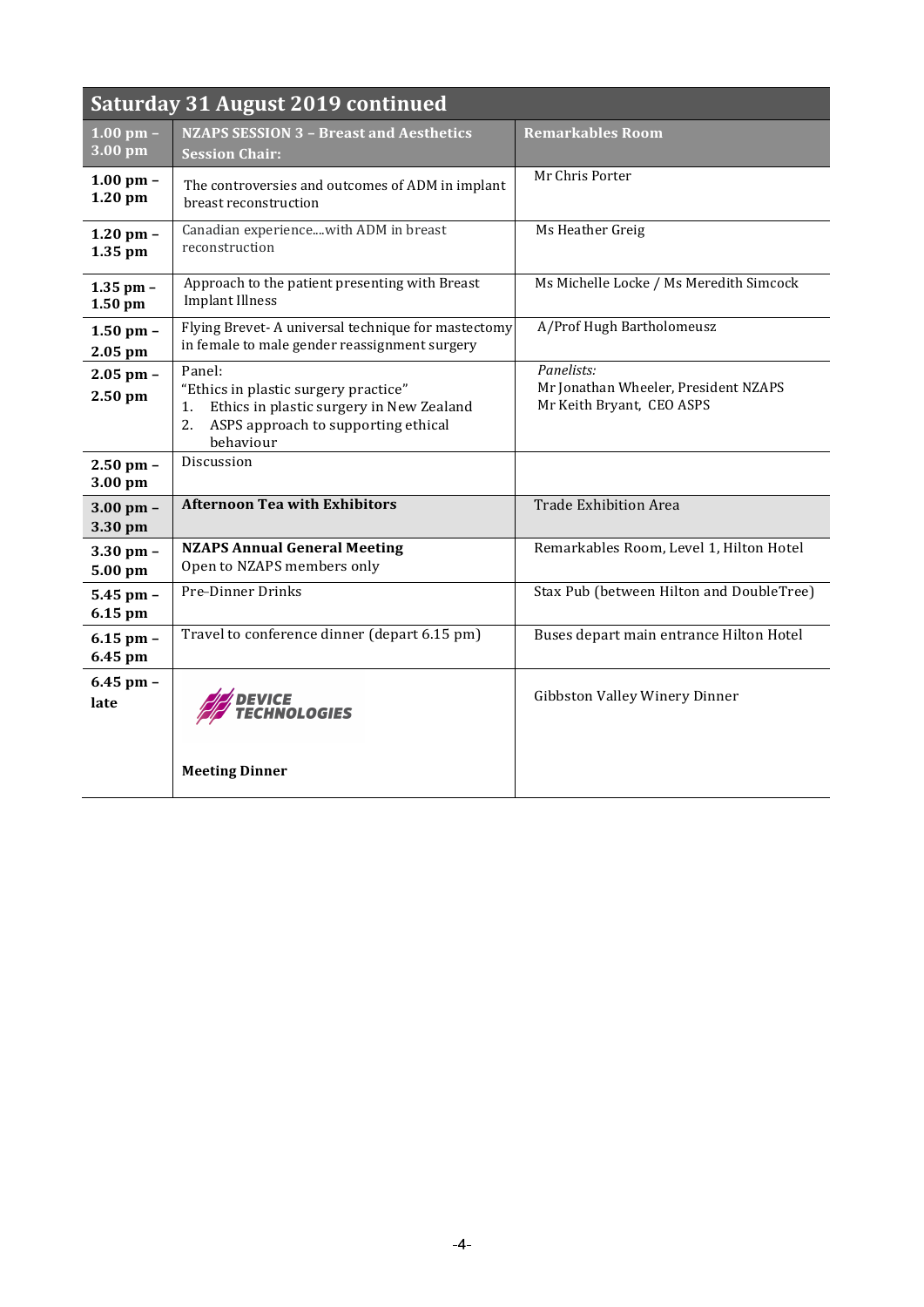| <b>Sunday 1 September 2019</b>       |                                                                                                                                                        |                                                           |
|--------------------------------------|--------------------------------------------------------------------------------------------------------------------------------------------------------|-----------------------------------------------------------|
| $08.30$ am $-$<br>10.20 am           | <b>RESEARCH SESSION 1</b><br><b>Session Chair:</b>                                                                                                     | Remarkables Rooms, Level 1, Hilton<br><b>Hotel</b>        |
| $08.30$ am $-$<br>09.00 am           | My approach to the treatment of Dupuytrens Disease                                                                                                     | Prof Kevin Chung                                          |
| $09.00$ am $-$<br>09.10 am           | Australian Trends In Dupuytrens Disease<br>Management                                                                                                  | Robert Phan                                               |
| $09.10$ am $-$<br>$09.20 \text{ am}$ | Expression of the renin-angiotensin system in<br>metastatic head and neck cutaneous squamous cell<br>carcinoma                                         | Olivia Buchanan                                           |
| $09.20$ am -<br>09.30 am             | Cancer stem cells in head and neck metastatic<br>malignant melanoma                                                                                    | Vithushiya Yoganandarajah                                 |
| $09.30$ am $-$<br>09.40 am           | Keloid-Associated Lymphoid Tissues in Keloid<br>Lesions express Vitamin D Receptor                                                                     | Ethan Kilmister                                           |
| $09.40$ am $-$<br>09.50 am           | Does your vision measure up?                                                                                                                           | Tasciana Gordon                                           |
| $09.50$ am $-$<br>$10.00 \text{ am}$ | The South Island Experience - Public Hospital Body<br>Contouring Post Massive Weight Loss 2016 - 2019                                                  | Nicholas Brougham                                         |
| 10.00 am $-$<br>10.10 am             | A review of our initial experience using enzymatic<br>debridement in the treatment of full and partial<br>thickness                                    | Jenna Langschmidt                                         |
| $10.10$ am $-$<br>10.20 am           | A case services of upper limb defects reconstructed<br>using Novosorb Biodegradable Temporising                                                        | Yang Gao                                                  |
| $10.20$ am $-$<br>10.50 am           | <b>Morning Tea with the Exhibitors</b>                                                                                                                 | <b>Trade Exhibition Area</b>                              |
|                                      | <b>RESEARCH SESSION 2</b><br><b>Session Chair:</b>                                                                                                     | <b>Remarkables Rooms, Level 1, Hilton</b><br><b>Hotel</b> |
| $10.50$ am $-$<br>11.10 am           | How to conceptualize a suitable research idea                                                                                                          | Prof Kevin Chung                                          |
| $11.10$ am -<br>11.20 am             | Declining rate of completion lymph node dissection<br>post-publication of MSLT-II: A regional experience                                               | Eric Kim                                                  |
| 11.20 am $-$<br>11.30 am             | Methods to adapt augmented reality for surgical<br>planning in deep inferior epigastric artery perforator<br>flap breast reconstruction: a pilot study | Rachna Ram                                                |
| 11.30 am $-$<br>11.40 am             | Equity of access to post-mastectomy breast<br>reconstruction                                                                                           | Ye Li                                                     |
| 11.40 am $-$<br>11.50 pm             | Incidental findings on CT angiography for DIEP<br>planning - how common are they?                                                                      | Emma Littlehales                                          |
| 11.50 pm $-$<br>12.00 pm             | Are CT-scans necessary in single-suture non-<br>syndromic craniosynostosis?                                                                            | Bryce Jackson                                             |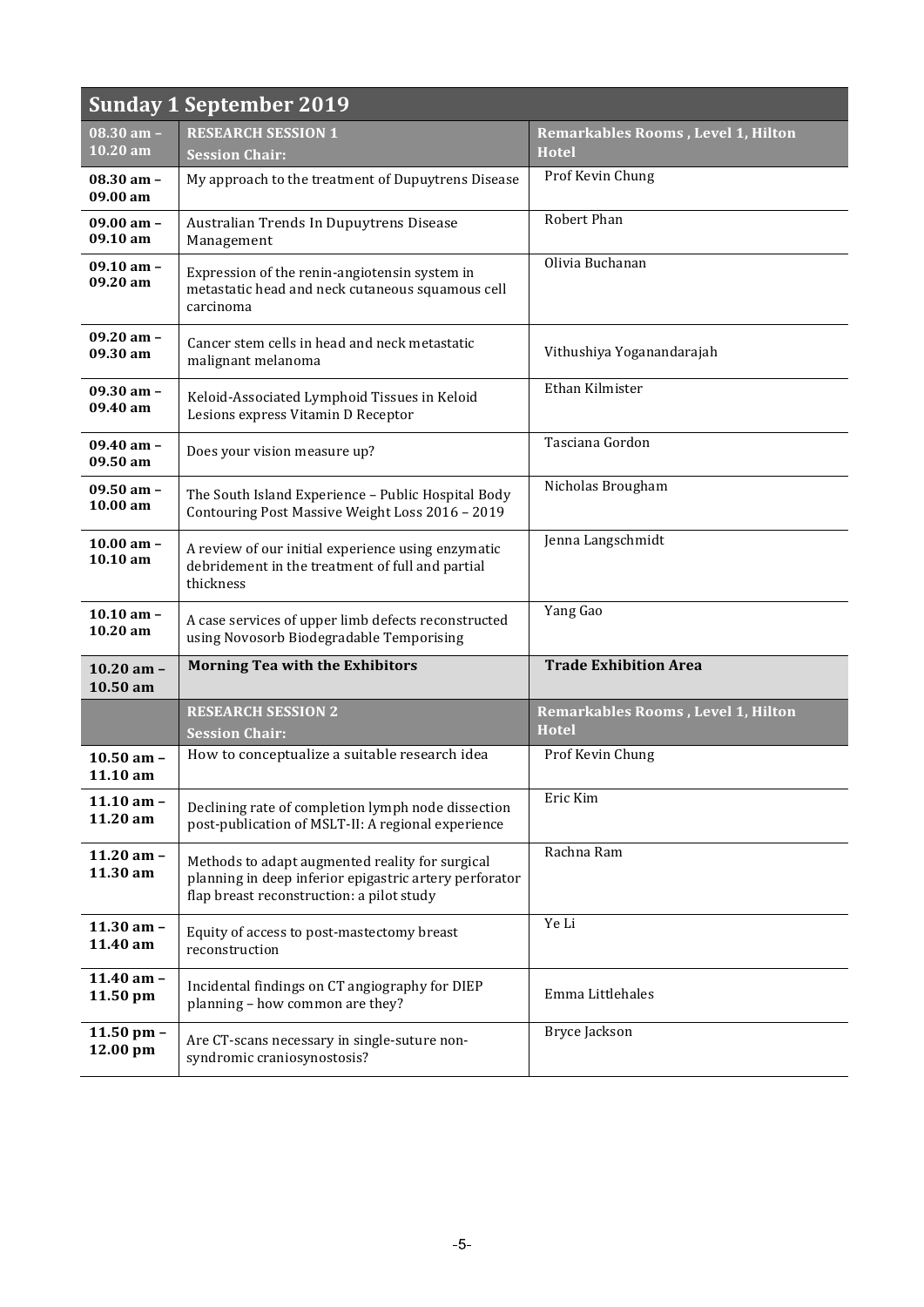| Sunday 1 September 2019 continued         |                                                                                                                        |                                                           |
|-------------------------------------------|------------------------------------------------------------------------------------------------------------------------|-----------------------------------------------------------|
|                                           | <b>RESEARCH SESSION 2</b><br><b>Session Chair:</b>                                                                     | <b>Remarkables Rooms, Level 1, Hilton</b><br><b>Hotel</b> |
| 12.00 pm $-$<br>$12.10 \text{ pm}$        | Are individuals with tattoos less tolerant of local<br>anaesthetic injections than their non-tattooed<br>counterparts? | Louise Thomas                                             |
|                                           | Judges retire for deliberation                                                                                         |                                                           |
| $12.10 \text{ pm} -$<br>12.20pm           | The founder of Tendon repairs; Galen or Avicenna?                                                                      | <b>Thomas Meares</b>                                      |
| $12.20$ pm $-$<br>$12.30 \text{ pm}$      | Presentation of Registrar prizes and<br>Close of conference                                                            | Sponsors and<br>Ms Michelle Locke                         |
| $12.30 \text{ pm} -$<br>$1.30 \text{ pm}$ | <b>Lunch with the Exhibitors</b>                                                                                       | <b>Trade Exhibition Area</b>                              |